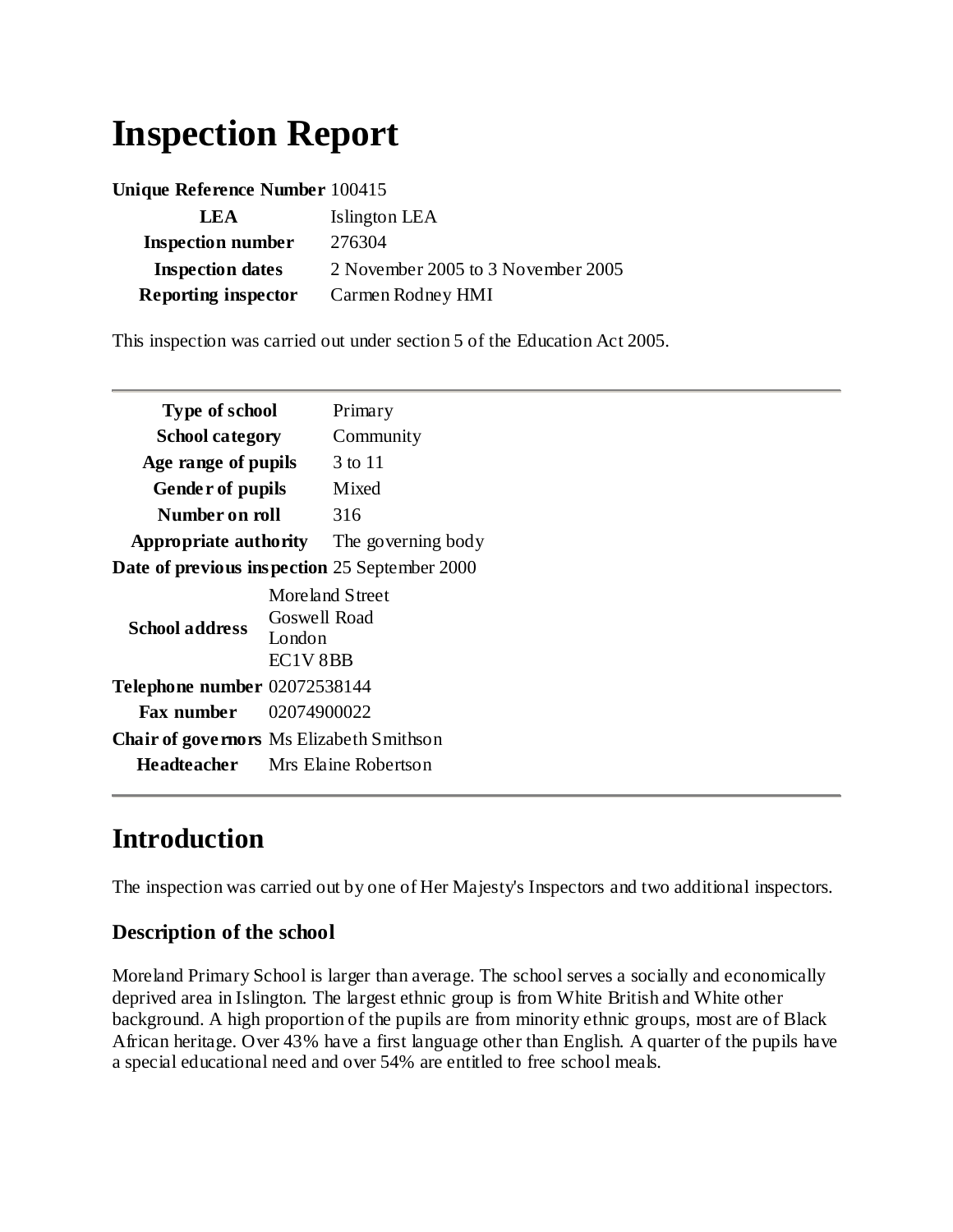Key for inspection grades **Grade 1** Outstanding **Grade 2** Good **Grade 3** Satisfactory

**Grade 4** Inadequate

## **Overall effectiveness of the school**

The school provides a satisfactory standard of education. In recent years, the school has faced many challenges that have hindered its progress but there are now positive signs of improvement. Under the committed leadership of the headteacher and all staff, there is a shared commitment at all levels to take the school onto the next stage of its development. The school recognises the areas for improvement and inspectors support the school's views of its effectiveness in changing the past culture of low expectations and ineffective provision. Standards are exceptionally low and achievement is barely satisfactory. The quality of teaching is satisfactory overall, but there is too little that is good to enthuse pupils. The school has started to break the long cycle of underachievement by introducing various initiatives to support pupils learning but the changes have not yet led to a significant improvement in standards. The poor attendance of a significant number of pupils is a barrier to their learning. Provision in the Foundation Stage is inadequate and the school recognises that there is much to do in this area. The quality of care is satisfactory with some good features. Attitudes and behaviour are mostly satisfactory. Links with external organisations are a strength and are used well to support pupils' development.Most parents are happy with the school but, despite seeking their views, a significant minority would wish to see improvement in communication and the provision. The school has tackled most of the issues from the last inspection and is now better placed to continue improving the provision. The school provides satisfactory value for money.

Grade: 3

#### **What the school should do to improve further**

What the school should do to improve further\* raise the quality of teaching and learning in order to improve standards and achievement for pupils; \* improve the quality of provision in the Foundation Stage;\* develop a positive learning environment that will foster high expectations and good attendance;\* use data rigorously to set challenging targets which staff and pupils understand.

### **Achievement and standards**

The attainment of pupils covers a very wide ability range; but overall, it is well below average. Achievement and standards by the end of the Foundation Stage are inadequate. Standards in Key Stages 1 and 2 are exceptionally low. Although results in the National Curriculum tests rose slightly in some years, the improvement has not been sustained. In 2004, too few pupils reached the higher levels in the Key Stage 1 tests. Standards reached were much weaker in reading than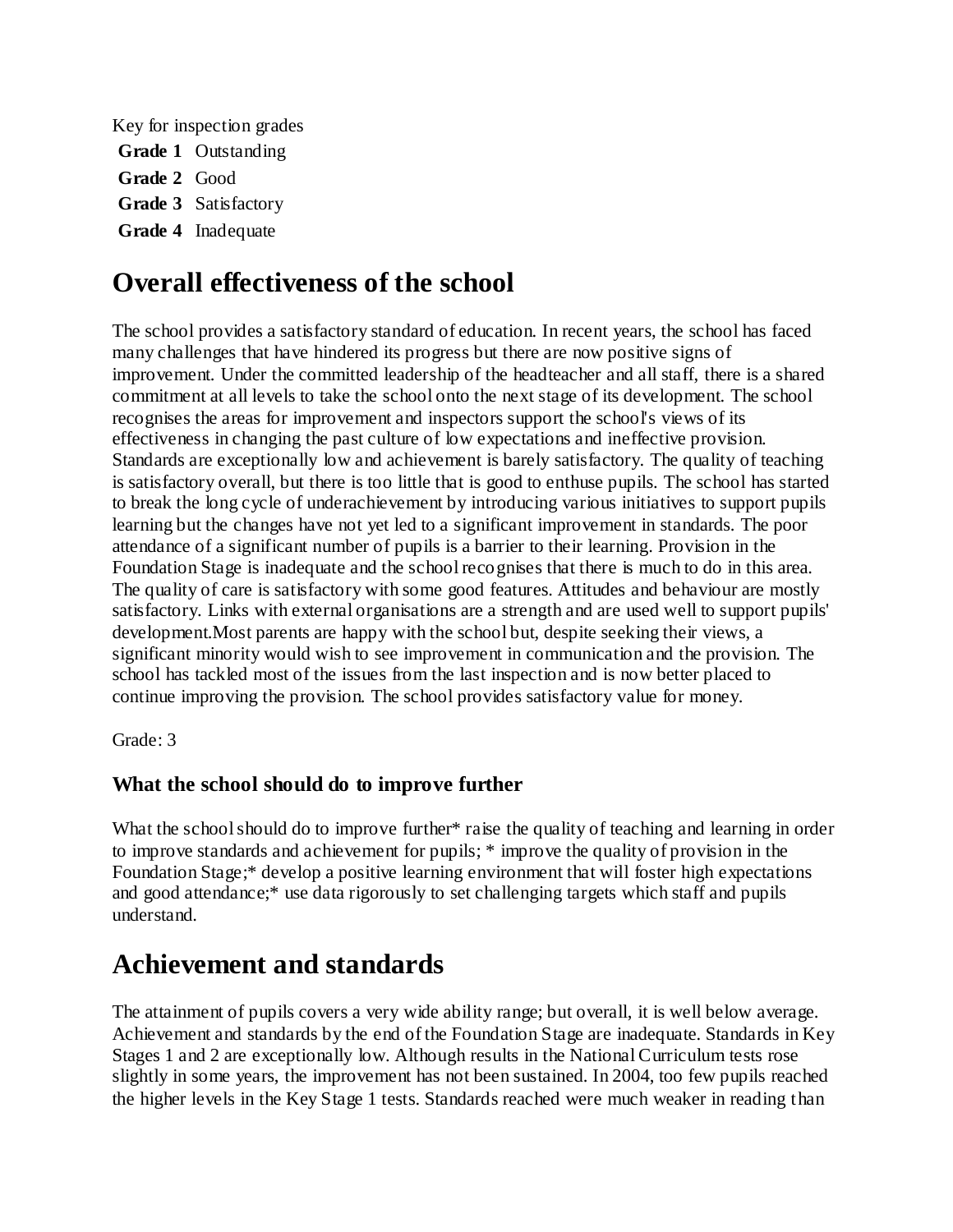in writing and mathematics. In Year 6, less than 50% of the pupils reached the standard expected for their age group in English, science and mathematics. Provisional results for 2005 were significantly better than those in previous years particularly in English and mathematics. With low attainment on entry most pupils struggle to make adequate progress by the end of Key Stage 1 particularly in reading and mathematics. However, pupils' rate of achievement is satisfactory in Key Stage 2 but the school recognises that it could be better. Pupils of Turkish descent and those who do not receive a free school meal make less progress than their peers. At Key Stage 1, pupils of Bangladeshi, Black African heritage and those with learning difficulties do not achieve well. The school has begun to address underachievement but targets for the more able pupils could be more challenging.

Grade: 3

#### **Personal development and well-being**

Pupils' personal development is satisfactory. Their spiritual, moral, social and cultural development is centred on the pupil's diverse ethnic backgrounds. As a result, those from differing groups work and play happily together. There are strong cultural links with local groups and pupils were seen enthusiastically preparing for their visit to see the London Symphony Orchestra. Very good links with local business provide good quality learning support such as accountants and solicitors visiting regularly to hear readers. These links provide valuable role models and contribute well to developing pupils' social skills. Attendance is low and despite substantial effort by the school, shows no sign of improving. Many parents do not support the school's efforts. Around school and in many lessons, behaviour is good with pupils acting responsibly. However, when teaching fails to engage them some pupils' behaviour disrupts lessons which limit their progress. Pupils are encouraged to eat healthily with a mobile fruit 'tuck-shop' and they have undertaken a survey of school lunches. The pupils are taught about how to stay healthy and most take advantage of the sports offered through a wide range of clubs. Great emphasis is placed on developing computer skills through lessons and the well attended computer club.

Grade: 3

# **Quality of provision**

#### **Teaching and learning**

The quality of teaching and learning is satisfactory overall. Teachers' planning is adequate and it clearly identifies important aims and objectives. However, too few plans indicate how the needs of all pupils are to be met, particularly those of the more able. As the school begins to focus more tightly on improving teaching and learning more teachers are beginning to improve their teaching. However, there are still many lessons which lack pace, are less exciting and do not engage pupils actively in learning. The quality of marking varies across the school resulting sometimes in a lack of clarity for pupils on how to improve their work. The quality of support provided by teaching assistants is mostly satisfactory but in a significant number of cases assistants do not consistently work with pupils during the introduction and concluding sessions.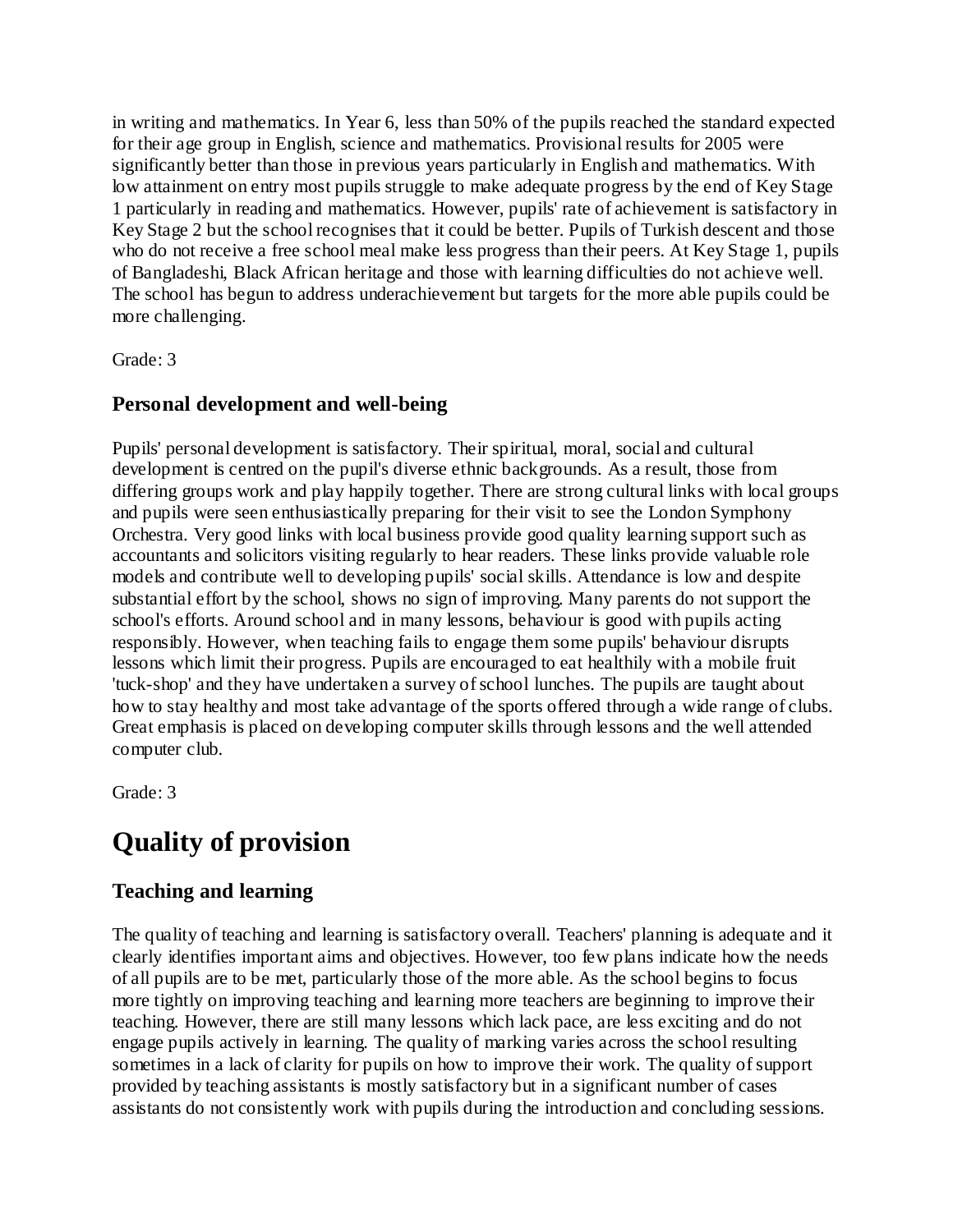There is insufficient support for pupils learning English.Teaching in the Foundation Stage is inadequate. Planning lacks detail and development. The free flow of pupils amongst the areas for a significant proportion of the day, presents challenges for tracking their engagement and exposure to new aspects of the curriculum. At this stage, pupils make less progress than expected because the quality of learning is often not challenging enough. The recently introduced tracking system in Years 1 to 6 is enabling curriculum managers to monitor pupils' progress. This is at an early stage of development and has yet to impact on teaching and learning and the next stage of learning for pupils.

Grade: 3

#### **Curriculum and other activities**

The curriculum is satisfactory overall, with some good features in the wide range of extracurricular activities for pupils. In the areas of sport, information and communication technology (ICT) and international exchanges, pupils engage in a wide range of activities. The school has forged effective links with the London Symphony Orchestra and the Barbican centre. A recent review of curriculum has taken place, resulting in a range of basic skills being identified as well as literacy across the curriculum. Basic skills of literacy and numeracy are planned through the national strategies. Recent developments in guided reading have included new resources as well as staff development. The resourcing of literacy and numeracy continue to be areas for development, with limited resources in maths to support the national strategy.

Grade: 3

#### **Care, guidance and support**

The school offers satisfactory care, guidance and support to its pupils. Substantial new playground equipment encourages pupils to develop their physical skills and self-confidence. Risk assessment is firmly in place and the health and safety policy has been recently reviewed. Child protection procedures are robust and regularly reviewed and any pupils at risk are quickly identified. The school works closely with a wide range of agencies, particularly the adjacent Primary Learners Support Unit. Vulnerable pupils and their families are given substantial support to deal with any problems and as a result, exclusions are minimised. Wheelchair access is good and great efforts are made to ensure pupils with a physical disability can play a full part in school life. There is inconsistency in academic guidance and pupils are not set clear personal targets.

Grade: 3

## **Leadership and management**

Leadership and management are satisfactory. The headteacher has laid the foundation for the necessary school improvement against recent internal pressures to resist development. There is a clear focus on introducing systems to improve teaching and learning. The headteacher is committed to moving the school forward and is well supported by the senior and middle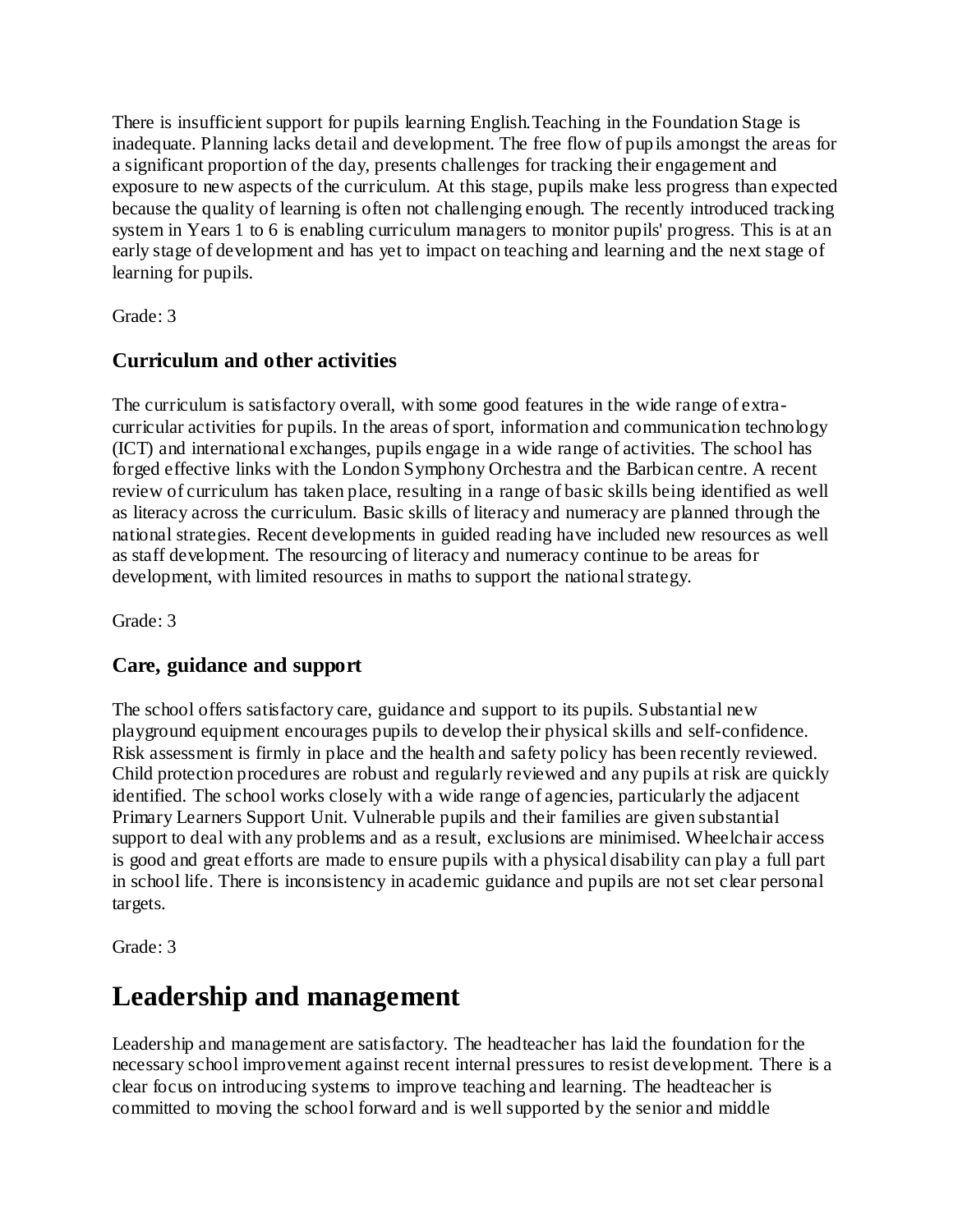managers. The senior managers are beginning to work together as a cohesive and enthusiastic team. Through the leadership of the headteacher, her coaching and targeted support, the senior team is demonstrating an increasing awareness of what must be done to take the school to the next step of its development. For example, data is better managed to identify underachieving pupils so that initiatives can be matched to their needs. However, the data is not analysed rigorously enough to ensure that all pupils are fully stretched; monitoring and evaluation of lessons lack rigour; outcomes are not sufficiently linked to performance data or performance management targets to improve teaching and learning. Planning for improvement identifies effectively key elements to address these concerns, but it has not yet had time to bring about the necessary improvements across the school.The governance of the school has improved and governors are better placed to keep the school's performance and budget management under scrutiny. The fabric of the building is a challenge but plans for a new build are at the early stage of discussion.

Grade: 3

# **Annex A**

#### **Inspection judgements**

| Key to judgements: grade 1 is outstanding, grade 2 good, grade 3<br>satisfactory, and grade 4 inadequate                                                                                        | <b>School</b><br><b>Overall</b> | $16-$<br>19 |
|-------------------------------------------------------------------------------------------------------------------------------------------------------------------------------------------------|---------------------------------|-------------|
| <b>Overall effectiveness</b>                                                                                                                                                                    |                                 |             |
| How effective, efficient and inclusive is the provision of education, integrated<br>care and any extended services in meeting the needs of learners?                                            |                                 | NA          |
| How well does the school work in partnership with others to promote learners'<br>$\overline{2}$<br>well-being?                                                                                  |                                 | NA          |
| The quality and standards in foundation stage                                                                                                                                                   |                                 | NA.         |
| The effectiveness of the school's self-evaluation                                                                                                                                               |                                 | NA          |
| The capacity to make any necessary improvements                                                                                                                                                 |                                 | NA          |
| Effective steps have been taken to promote improvement since the last<br>inspection                                                                                                             |                                 | NA          |
| <b>Achievement and standards</b>                                                                                                                                                                |                                 |             |
| How well do learners achieve?                                                                                                                                                                   | 3                               | NA          |
| The standards <sup>1</sup> reached by learners                                                                                                                                                  |                                 | NA          |
| How well learners make progress, taking account of any significant variations<br>between groups of learners                                                                                     |                                 | NA.         |
| How well learners with learning difficulties and disabilities make progress                                                                                                                     | 3                               | NA.         |
| <sup>1</sup> Grade 1 - Exceptionally and consistently high; Grade 2 - Generally above average with none<br>significantly below average; Grade 3 - Broadly average; Grade 4 - Exceptionally low. |                                 |             |
| Personal development and well-being                                                                                                                                                             |                                 |             |
|                                                                                                                                                                                                 |                                 |             |

How good is the overall personal development and well-being of the learners? 3 NA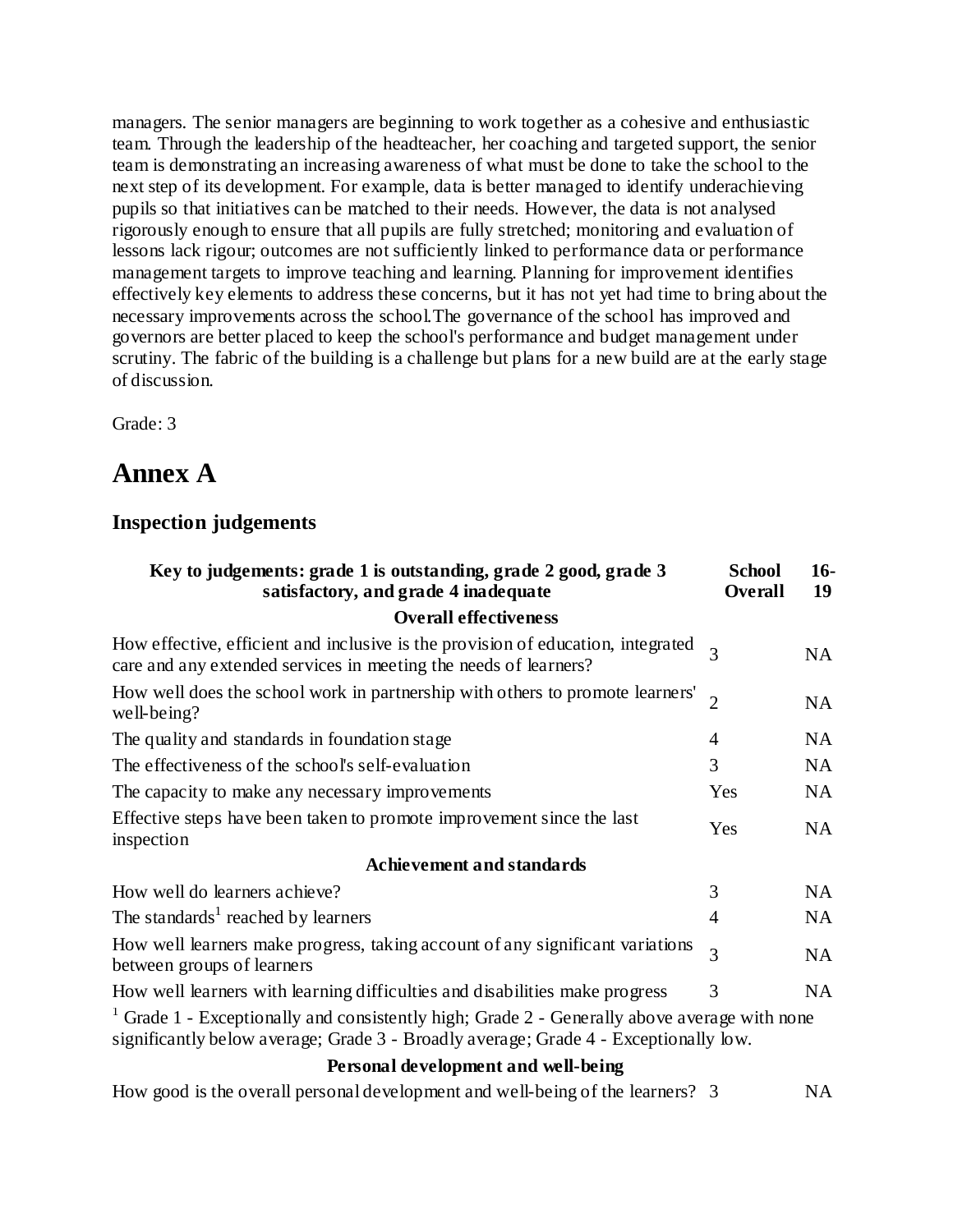| Key to judgements: grade 1 is outstanding, grade 2 good, grade 3<br>satisfactory, and grade 4 inadequate                                        |     | $16-$<br>19 |
|-------------------------------------------------------------------------------------------------------------------------------------------------|-----|-------------|
| The extent of learners' spiritual, moral, social and cultural development                                                                       | 3   | <b>NA</b>   |
| The behaviour of learners                                                                                                                       | 3   | <b>NA</b>   |
| The attendance of learners                                                                                                                      |     | <b>NA</b>   |
| How well learners enjoy their education                                                                                                         | 3   | <b>NA</b>   |
| The extent to which learners adopt safe practices                                                                                               | 3   | <b>NA</b>   |
| The extent to which learners adopt healthy lifestyles                                                                                           | 3   | <b>NA</b>   |
| The extent to which learners make a positive contribution to the community                                                                      | 3   | <b>NA</b>   |
| How well learners develop workplace and other skills that will contribute to<br>their future economic well-being                                | 3   | <b>NA</b>   |
| The quality of provision                                                                                                                        |     |             |
| How effective are teaching and learning in meeting the full range of the<br>learners' needs?                                                    | 3   | <b>NA</b>   |
| How well do the curriculum and other activities meet the range of needs and<br>interests of learners?                                           | 3   | <b>NA</b>   |
| How well are learners cared for, guided and supported?                                                                                          | 3   | <b>NA</b>   |
| Leadership and management                                                                                                                       |     |             |
| How effective are leadership and management in raising achievement and<br>supporting all learners?                                              | 3   | <b>NA</b>   |
| How effectively leaders and managers at all levels set clear direction leading<br>to improvement and promote high quality of care and education | 3   | <b>NA</b>   |
| How effectively performance is monitored, evaluated and improved to meet<br>challenging targets, through quality assurance and self-review      |     | <b>NA</b>   |
| How well equality of opportunity is promoted and discrimination tackled so<br>that all learners achieve as well as they can                     |     | <b>NA</b>   |
| How effectively and efficiently resources are deployed to achieve value for<br>money                                                            |     | <b>NA</b>   |
| The extent to which governors and other supervisory boards discharge their<br>responsibilities                                                  | 3   | NA          |
| The adequacy and suitability of staff to ensure that learners are protected                                                                     | Yes | NA          |
| The extent to which schools enable learners to be healthy                                                                                       |     |             |
| Learners are encouraged and enabled to eat and drink healthily                                                                                  |     | Yes         |
| Learners are encouraged and enabled to take regular exercise                                                                                    |     | Yes         |
| Learners are discouraged from smoking and substance abuse                                                                                       |     | Yes         |
| Learners are educated about sexual health                                                                                                       |     | Yes         |
| The extent to which providers ensure that learners stay safe                                                                                    |     |             |
| Procedures for safeguarding learners meet current government requirements                                                                       |     | Yes         |
| Risk assessment procedures and related staff training are in place                                                                              |     | Yes         |
| Action is taken to reduce anti-social behaviour, such as bullying and racism                                                                    |     | Yes         |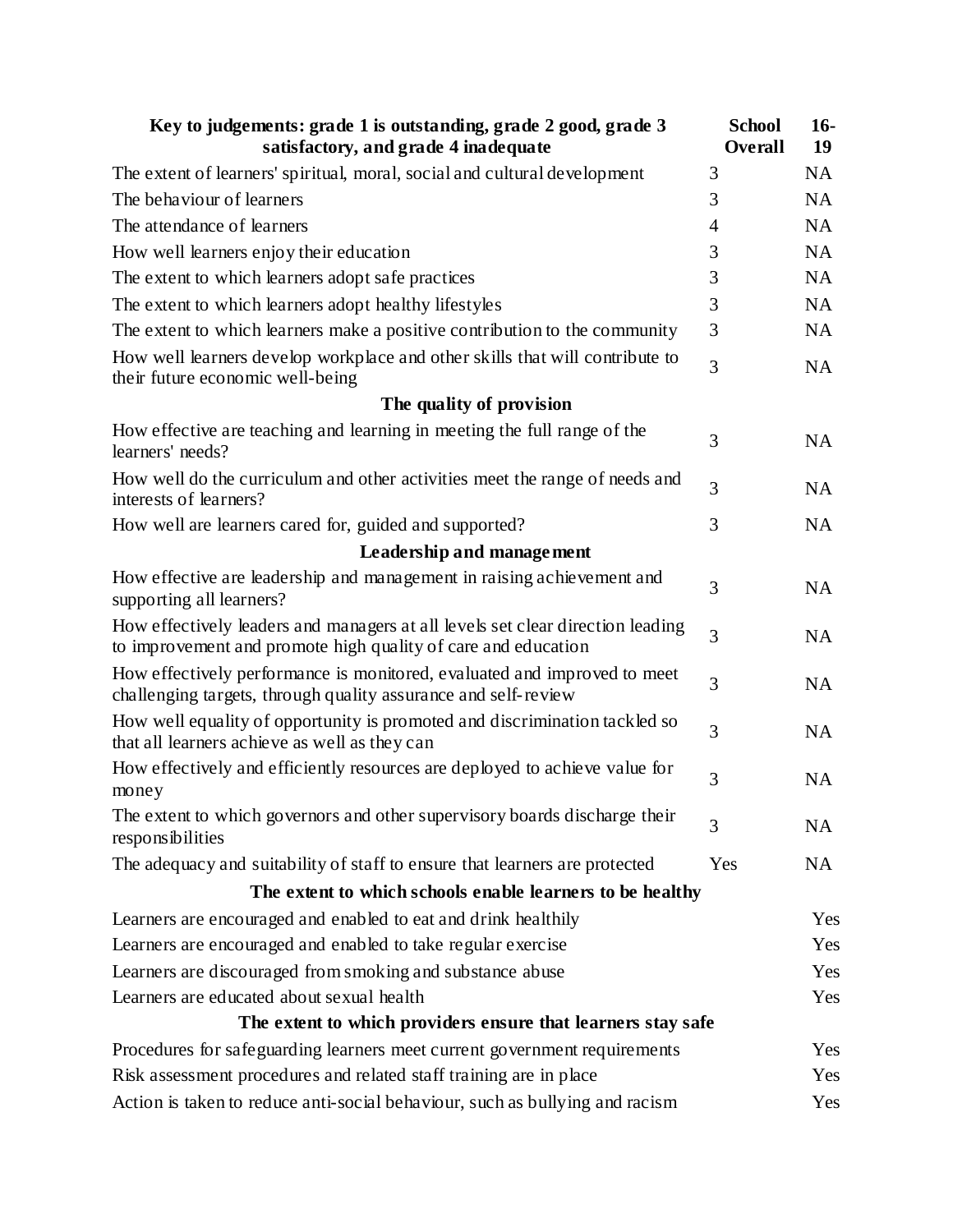| Learners are taught about key risks and how to deal with them                                                  |           |
|----------------------------------------------------------------------------------------------------------------|-----------|
| The extent to which learners make a positive contribution                                                      |           |
| Learners are helped to develop stable, positive relationships                                                  | Yes       |
| Learners, individually and collectively, participate in making decisions that affect them                      | Yes       |
| Learners are encouraged to initiate, participate in and manage activities in school and the<br>wider community |           |
| The extent to which schools enable learners to achieve economic well-being                                     |           |
| There is provision to promote learners' basic skills                                                           | Yes       |
| Learners have opportunities to develop enterprise skills and work in teams                                     | Yes       |
| Careers education and guidance is provided to all learners in key stage 3 and 4 and the sixth<br>form          | <b>NA</b> |
| Education for all learners aged 14-19 provides an understanding of employment and the<br>economy               | NA.       |

# **Annex B**

#### **Text from letter to pupils explaining the findings of the inspection**

Thank you for the friendly way in which you welcomed us to your school during the inspection. We enjoyed talking to you and hearing what you feel about the school.

Your school wants you to do well and some of you are beginning to do better in your tests and work. We believe that more of you could reach higher standards. A few of your lessons are lively with interesting activities that help you to learn but more could be good. Some of you told us that you would like harder work and we agree with you. You like when the teachers put ticks and comments in your books as these help you to know if you are doing well. However, your work is not always marked and you do not always know your targets or how to make your work better. Most of you behave well but a small number of you do not behave as well as you should. This often stops you and others from working as hard as you could. The school provides many opportunities for you to take part in a wide range of activities. It was clear to us that you enjoy the school clubs, working with the reading mentors and going abroad on visits. The school cares about your development and you told us that you can go to your teachers if you need to talk to someone. Your headteacher is dedicated to providing the best for you and she has started to make changes that will help you to make more progress. A few of you mentioned that you would like your school to be the best. So, we are asking the school to do a number of things that will help you to improve your work. These include:

\* changing the ways you learn in the nursery and reception\* making lessons interesting and challenging to help you make good progress\* working with your parents to make sure that you attend school regularly\* using information that it has on your work to set you clear targets that will make your work better.

I hope this letter helps you understand how you could work with your teachers to make your school better. I wish you all the best for the future.